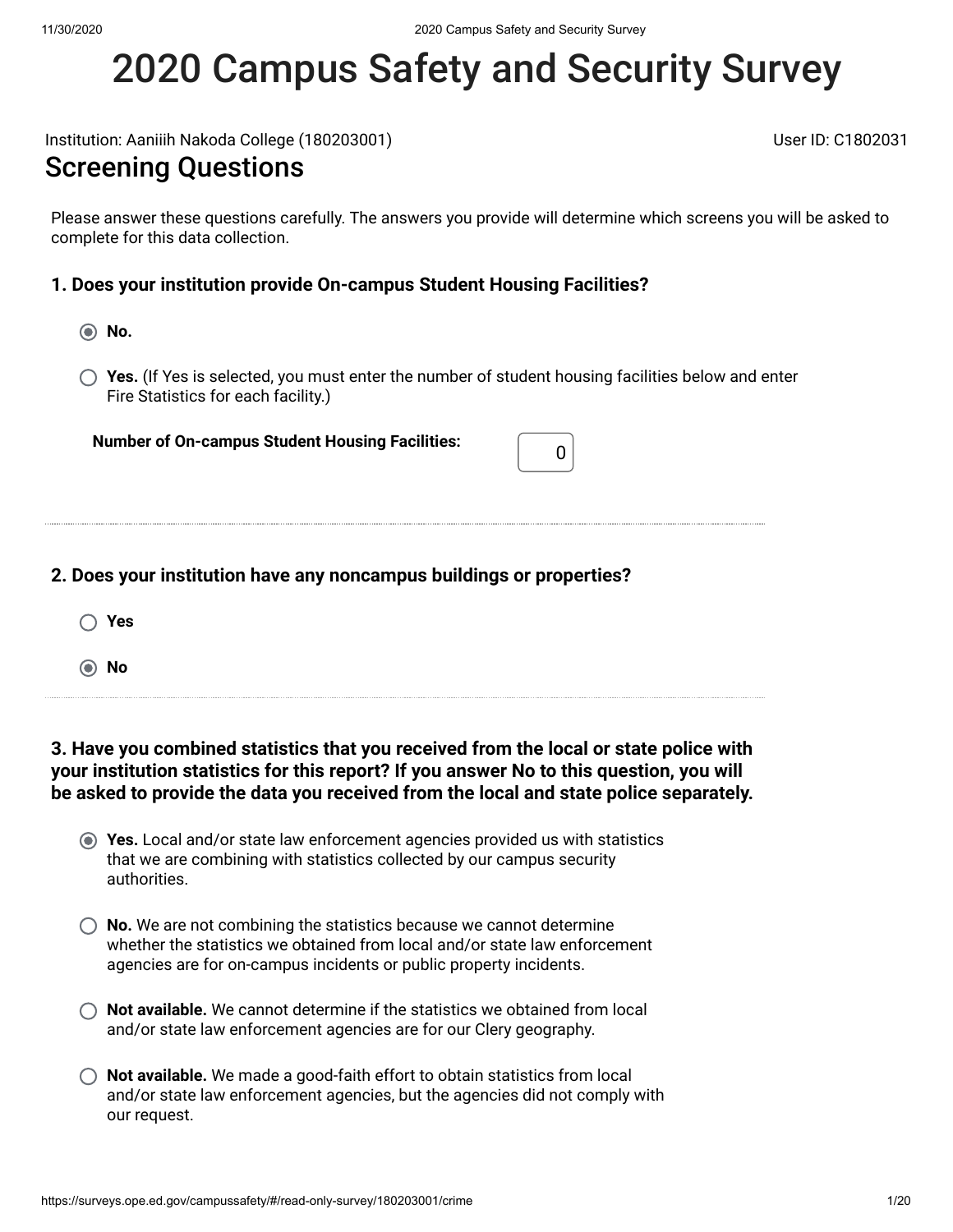# Criminal Offenses - On campus

For each of the following criminal offenses, enter the number reported to have occurred On Campus.

| Criminal<br>. | currences On I<br>carripus<br>. |
|---------------|---------------------------------|
| <b></b>       |                                 |

|                                                                       | 2017      | 2018      | 2019      |
|-----------------------------------------------------------------------|-----------|-----------|-----------|
| a. Murder/Non-negligent manslaughter                                  | $\pmb{0}$ | $\pmb{0}$ | $\pmb{0}$ |
| b. Manslaughter by Negligence                                         | $\pmb{0}$ | $\pmb{0}$ | $\pmb{0}$ |
| c. Rape                                                               | $\pmb{0}$ | $\pmb{0}$ | ${\bf 0}$ |
| d. Fondling                                                           | $\pmb{0}$ | $\pmb{0}$ | $\pmb{0}$ |
| e. Incest                                                             | $\pmb{0}$ | $\pmb{0}$ | $\pmb{0}$ |
| f. Statutory rape                                                     | $\pmb{0}$ | $\pmb{0}$ | ${\bf 0}$ |
| g. Robbery                                                            | $\pmb{0}$ | $\pmb{0}$ | ${\bf 0}$ |
| h. Aggravated assault                                                 | $\pmb{0}$ | $\pmb{0}$ | $\pmb{0}$ |
| i. Burglary                                                           | $\pmb{0}$ | $\pmb{0}$ | ${\bf 0}$ |
| j. Motor vehicle theft<br>(Do not include theft from a motor vehicle) | $\pmb{0}$ | $\pmb{0}$ | $\pmb{0}$ |
| k. Arson                                                              | $\pmb{0}$ | $\pmb{0}$ | $\pmb{0}$ |

### **Caveat:**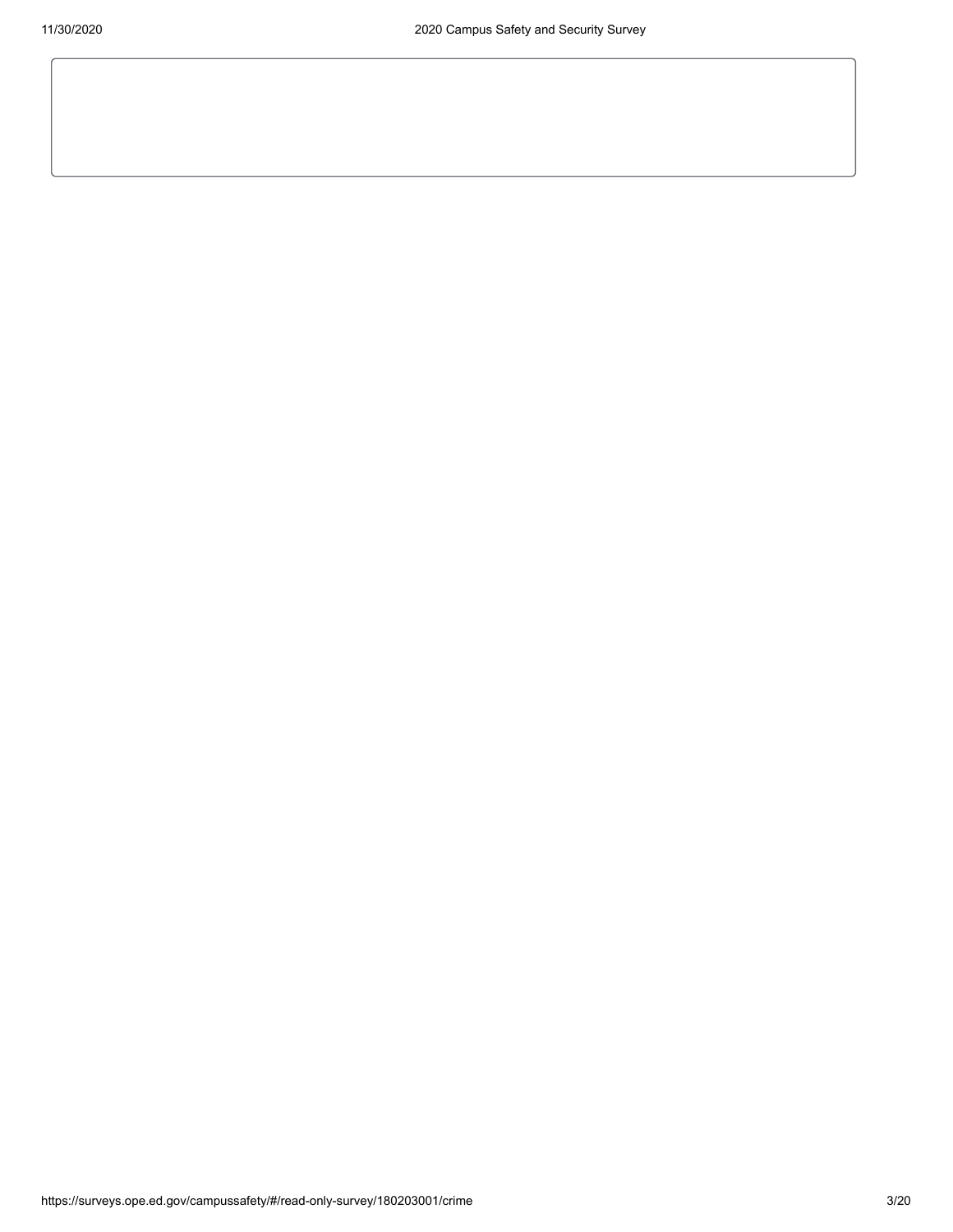# Criminal Offenses - Public Property

For each of the following criminal offenses, enter the number reported to have occurred on Public Property.

| Criminal offense | <b>Total occurrences on Public Property</b> |
|------------------|---------------------------------------------|
|                  |                                             |

|                                                                       | 2017      | 2018      | 2019      |
|-----------------------------------------------------------------------|-----------|-----------|-----------|
| a. Murder/Non-negligent manslaughter                                  | $\pmb{0}$ | $\pmb{0}$ | $\pmb{0}$ |
| b. Manslaughter by Negligence                                         | $\pmb{0}$ | $\pmb{0}$ | ${\bf 0}$ |
| c. Rape                                                               | $\pmb{0}$ | $\pmb{0}$ | $\pmb{0}$ |
| d. Fondling                                                           | $\pmb{0}$ | $\pmb{0}$ | $\pmb{0}$ |
| e. Incest                                                             | $\pmb{0}$ | $\pmb{0}$ | ${\bf 0}$ |
| f. Statutory rape                                                     | $\pmb{0}$ | $\pmb{0}$ | $\pmb{0}$ |
| g. Robbery                                                            | $\pmb{0}$ | $\pmb{0}$ | ${\bf 0}$ |
| h. Aggravated assault                                                 | $\pmb{0}$ | $\pmb{0}$ | $\pmb{0}$ |
| i. Burglary                                                           | $\pmb{0}$ | $\pmb{0}$ | $\pmb{0}$ |
| j. Motor vehicle theft<br>(Do not include theft from a motor vehicle) | $\pmb{0}$ | $\pmb{0}$ | ${\bf 0}$ |
| k. Arson                                                              | $\pmb{0}$ | $\pmb{0}$ | $\pmb{0}$ |

### **Caveat:**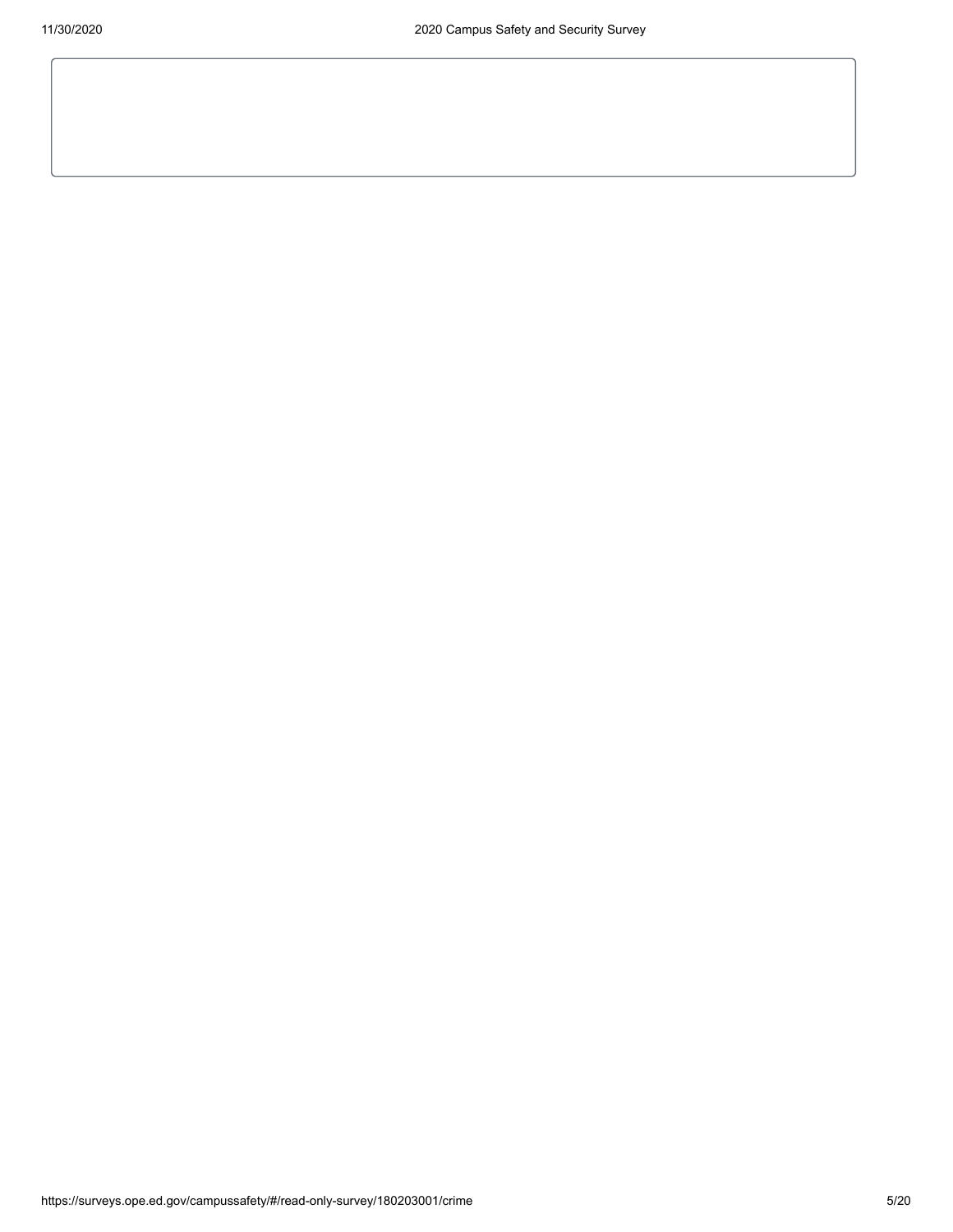# Hate Crimes - On campus

For the criminal offenses listed below, first enter the total number of <u>Hate Crimes</u> that were reported to have occurred <u>On campus</u>. Then break down each total by category of bias (e.g., race, religion).

| <b>Criminal offense</b>                                                  | <b>Total</b>     |                  |                  |                                        |                           | Occurrences of Hate crimes (Category of Bias for crimes) |                  |
|--------------------------------------------------------------------------|------------------|------------------|------------------|----------------------------------------|---------------------------|----------------------------------------------------------|------------------|
|                                                                          |                  | Race             | <b>Religion</b>  | <b>Sexual</b><br>Gender<br>orientation | Gender<br><b>Identity</b> | <b>Disability Ethnicity National</b>                     | <b>Origin</b>    |
| a.<br>Murder/ Non-negligent<br>manslaughter                              | $\boldsymbol{0}$ | $\pmb{0}$        | $\boldsymbol{0}$ | $\boldsymbol{0}$<br>$\boldsymbol{0}$   | $\boldsymbol{0}$          | $\pmb{0}$<br>$\boldsymbol{0}$                            | $\pmb{0}$        |
| c. Rape                                                                  | $\boldsymbol{0}$ | $\boldsymbol{0}$ | $\boldsymbol{0}$ | $\boldsymbol{0}$<br>$\pmb{0}$          | $\boldsymbol{0}$          | $\pmb{0}$<br>$\pmb{0}$                                   | $\boldsymbol{0}$ |
| d. Fondling                                                              | $\boldsymbol{0}$ | $\pmb{0}$        | $\boldsymbol{0}$ | $\pmb{0}$<br>$\pmb{0}$                 | $\boldsymbol{0}$          | $\pmb{0}$<br>$\pmb{0}$                                   | $\pmb{0}$        |
| e. Incest                                                                | 0                | $\pmb{0}$        | $\boldsymbol{0}$ | $\pmb{0}$<br>$\pmb{0}$                 | $\boldsymbol{0}$          | $\pmb{0}$<br>$\pmb{0}$                                   | $\pmb{0}$        |
| f. Statutory rape                                                        | $\boldsymbol{0}$ | $\pmb{0}$        | $\pmb{0}$        | $\pmb{0}$<br>$\pmb{0}$                 | $\boldsymbol{0}$          | $\pmb{0}$<br>$\pmb{0}$                                   | $\pmb{0}$        |
| g. Robbery                                                               | 0                | $\pmb{0}$        | $\boldsymbol{0}$ | $\pmb{0}$<br>$\pmb{0}$                 | $\boldsymbol{0}$          | $\pmb{0}$<br>$\pmb{0}$                                   | $\pmb{0}$        |
| h. Aggravated assault                                                    | $\pmb{0}$        | $\pmb{0}$        | $\pmb{0}$        | $\pmb{0}$<br>$\pmb{0}$                 | $\boldsymbol{0}$          | $\pmb{0}$<br>$\pmb{0}$                                   | $\pmb{0}$        |
| i. Burglary                                                              | $\boldsymbol{0}$ | $\pmb{0}$        | $\boldsymbol{0}$ | $\pmb{0}$<br>$\pmb{0}$                 | $\boldsymbol{0}$          | $\pmb{0}$<br>$\pmb{0}$                                   | $\pmb{0}$        |
| j. Motor vehicle theft<br>(Do not include theft from a<br>motor vehicle) | 0                | $\pmb{0}$        | $\pmb{0}$        | $\pmb{0}$<br>$\pmb{0}$                 | $\boldsymbol{0}$          | $\pmb{0}$<br>0                                           | $\boldsymbol{0}$ |
| k. Arson                                                                 | 0                | $\pmb{0}$        | $\pmb{0}$        | $\pmb{0}$<br>$\pmb{0}$                 | $\boldsymbol{0}$          | $\pmb{0}$<br>0                                           | $\pmb{0}$        |
| I. Simple assault                                                        | $\pmb{0}$        | $\pmb{0}$        | $\pmb{0}$        | $\pmb{0}$<br>$\pmb{0}$                 | $\boldsymbol{0}$          | $\pmb{0}$<br>$\pmb{0}$                                   | $\pmb{0}$        |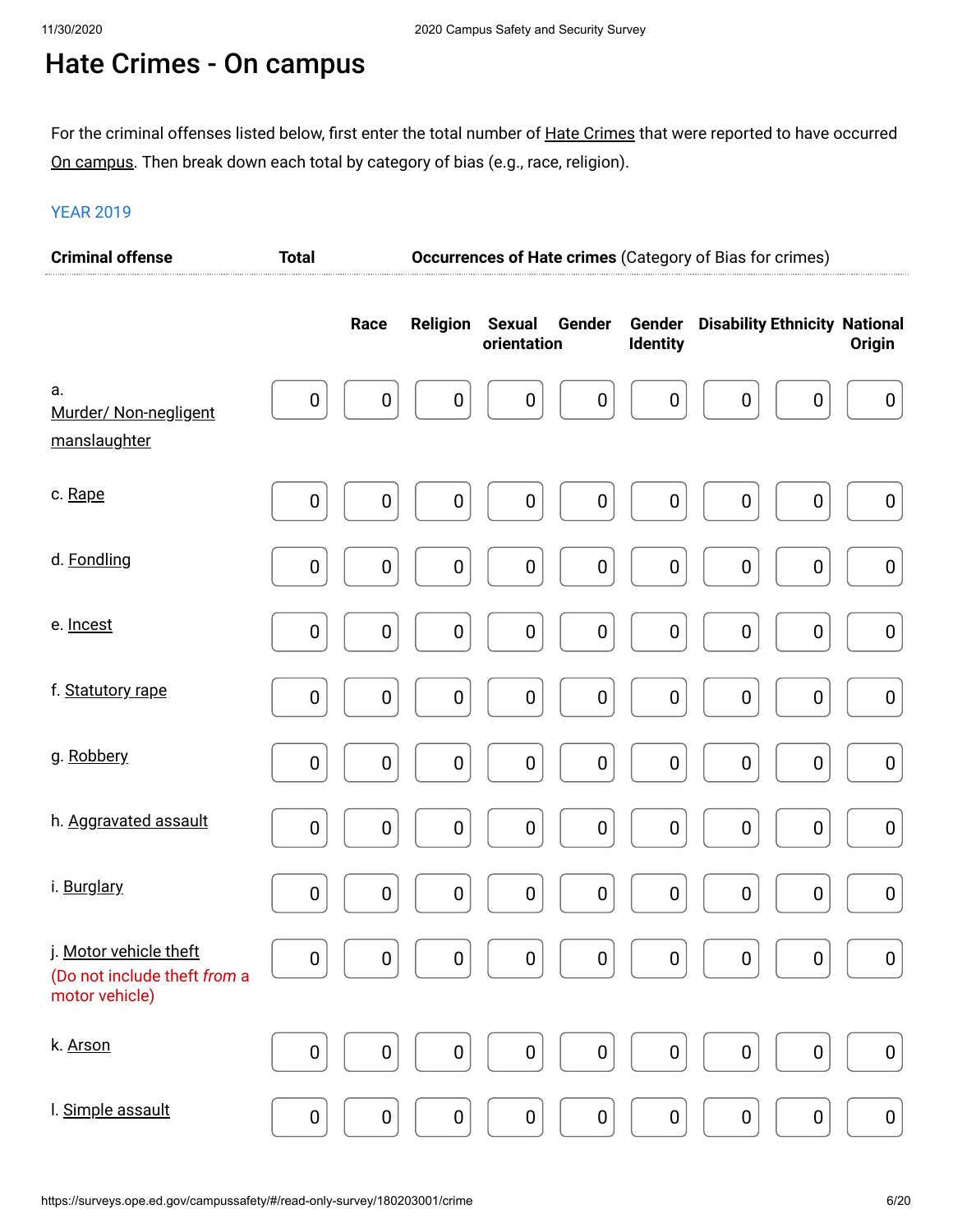| m. Larceny-theft                                   | 0<br>0<br>0<br>0<br>0                   |
|----------------------------------------------------|-----------------------------------------|
| n. Intimidation                                    | 0<br>$\overline{0}$<br>0<br>0           |
| 0.<br>Destruction/damage/<br>vandalism of property | 0<br>$\overline{0}$<br>0<br>0<br>0<br>0 |

| <b>Criminal offense</b><br><b>Total</b>                                  |           |             | <b>Occurrences of Hate crimes (Category of Bias for crimes)</b> |                              |                  |                    |                                      |                  |  |
|--------------------------------------------------------------------------|-----------|-------------|-----------------------------------------------------------------|------------------------------|------------------|--------------------|--------------------------------------|------------------|--|
|                                                                          |           | Race        | <b>Religion</b>                                                 | <b>Sexual</b><br>orientation | Gender           | Gender<br>Identity | <b>Disability Ethnicity National</b> | Origin           |  |
| a.<br>Murder/ Non-negligent<br>manslaughter                              | $\pmb{0}$ | $\pmb{0}$   | $\pmb{0}$                                                       | $\boldsymbol{0}$             | $\boldsymbol{0}$ | $\boldsymbol{0}$   | $\boldsymbol{0}$<br>$\mathbf 0$      | $\boldsymbol{0}$ |  |
| c. Rape                                                                  | $\pmb{0}$ | $\pmb{0}$   | $\pmb{0}$                                                       | $\pmb{0}$                    | $\boldsymbol{0}$ | $\pmb{0}$          | $\pmb{0}$<br>$\pmb{0}$               | $\pmb{0}$        |  |
| d. Fondling                                                              | $\pmb{0}$ | 0           | $\pmb{0}$                                                       | $\pmb{0}$                    | $\pmb{0}$        | $\pmb{0}$          | $\pmb{0}$<br>$\pmb{0}$               | $\pmb{0}$        |  |
| e. Incest                                                                | $\pmb{0}$ | 0           | $\pmb{0}$                                                       | $\pmb{0}$                    | $\boldsymbol{0}$ | $\pmb{0}$          | $\pmb{0}$<br>$\pmb{0}$               | $\pmb{0}$        |  |
| f. Statutory rape                                                        | $\pmb{0}$ | $\pmb{0}$   | $\pmb{0}$                                                       | $\pmb{0}$                    | $\pmb{0}$        | $\pmb{0}$          | $\pmb{0}$<br>$\pmb{0}$               | $\pmb{0}$        |  |
| g. Robbery                                                               | $\pmb{0}$ | $\mathbf 0$ | $\pmb{0}$                                                       | $\pmb{0}$                    | $\pmb{0}$        | $\pmb{0}$          | $\pmb{0}$<br>$\pmb{0}$               | $\pmb{0}$        |  |
| h. Aggravated assault                                                    | $\pmb{0}$ | $\pmb{0}$   | $\pmb{0}$                                                       | $\pmb{0}$                    | $\pmb{0}$        | $\pmb{0}$          | $\pmb{0}$<br>$\pmb{0}$               | $\pmb{0}$        |  |
| i. Burglary                                                              | $\pmb{0}$ | $\pmb{0}$   | $\pmb{0}$                                                       | $\pmb{0}$                    | $\pmb{0}$        | $\pmb{0}$          | $\pmb{0}$<br>$\pmb{0}$               | $\pmb{0}$        |  |
| j. Motor vehicle theft<br>(Do not include theft from a<br>motor vehicle) | $\pmb{0}$ | 0           | $\pmb{0}$                                                       | $\pmb{0}$                    | $\pmb{0}$        | $\pmb{0}$          | $\pmb{0}$<br>$\pmb{0}$               | $\pmb{0}$        |  |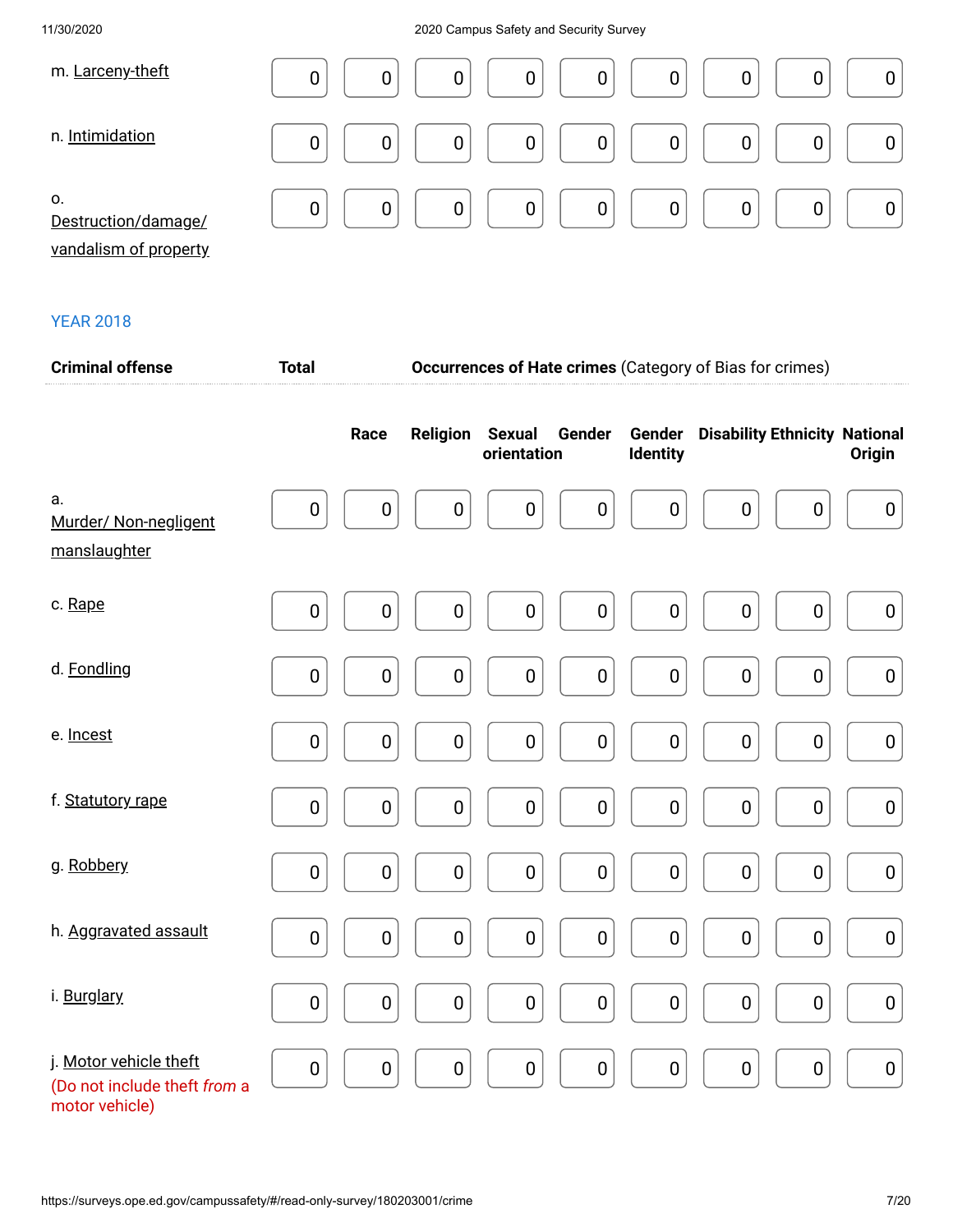| k. Arson                                           | $\mathbf 0$ | $\mathbf 0$      | 0                | $\boldsymbol{0}$ | $\boldsymbol{0}$ | $\boldsymbol{0}$ | $\boldsymbol{0}$ | 0                | $\boldsymbol{0}$ |
|----------------------------------------------------|-------------|------------------|------------------|------------------|------------------|------------------|------------------|------------------|------------------|
| I. Simple assault                                  | $\mathbf 0$ | $\boldsymbol{0}$ | $\boldsymbol{0}$ | $\boldsymbol{0}$ | $\boldsymbol{0}$ | $\boldsymbol{0}$ | $\boldsymbol{0}$ | 0                | $\boldsymbol{0}$ |
| m. Larceny-theft                                   | $\mathbf 0$ | $\boldsymbol{0}$ | $\boldsymbol{0}$ | $\boldsymbol{0}$ | $\boldsymbol{0}$ | $\boldsymbol{0}$ | $\boldsymbol{0}$ | $\boldsymbol{0}$ | $\boldsymbol{0}$ |
| n. Intimidation                                    | $\mathbf 0$ | $\mathbf 0$      | $\mathbf 0$      | $\boldsymbol{0}$ | $\mathbf 0$      | $\mathbf 0$      | $\boldsymbol{0}$ | $\mathbf 0$      | $\pmb{0}$        |
| 0.<br>Destruction/damage/<br>vandalism of property | $\mathbf 0$ | $\mathbf 0$      | $\pmb{0}$        | $\boldsymbol{0}$ | $\mathbf 0$      | $\mathbf 0$      | $\pmb{0}$        | 0                | $\pmb{0}$        |

| <b>Criminal offense</b>                     | <b>Total</b> |                  |                  |                              |                  |                    | <b>Occurrences of Hate crimes (Category of Bias for crimes)</b> |                  |                  |
|---------------------------------------------|--------------|------------------|------------------|------------------------------|------------------|--------------------|-----------------------------------------------------------------|------------------|------------------|
|                                             |              | Race             | <b>Religion</b>  | <b>Sexual</b><br>orientation | Gender           | Gender<br>Identity | <b>Disability Ethnicity National</b>                            |                  | Origin           |
| a.<br>Murder/ Non-negligent<br>manslaughter | $\mathbf 0$  | $\boldsymbol{0}$ | $\boldsymbol{0}$ | $\mathbf 0$                  | $\mathbf 0$      | $\mathbf 0$        | $\mathbf 0$                                                     | 0                | $\boldsymbol{0}$ |
| c. Rape                                     | $\pmb{0}$    | $\pmb{0}$        | $\pmb{0}$        | $\boldsymbol{0}$             | $\pmb{0}$        | $\boldsymbol{0}$   | $\boldsymbol{0}$                                                | $\boldsymbol{0}$ | $\boldsymbol{0}$ |
| d.Fondling                                  | $\pmb{0}$    | $\pmb{0}$        | $\pmb{0}$        | $\pmb{0}$                    | $\pmb{0}$        | $\pmb{0}$          | $\boldsymbol{0}$                                                | $\pmb{0}$        | $\pmb{0}$        |
| e. Incest                                   | $\mathbf 0$  | 0                | $\boldsymbol{0}$ | $\pmb{0}$                    | $\mathbf 0$      | $\mathbf 0$        | $\boldsymbol{0}$                                                | $\boldsymbol{0}$ | $\pmb{0}$        |
| f. Statutory rape                           | $\mathbf 0$  | $\pmb{0}$        | $\pmb{0}$        | $\pmb{0}$                    | $\mathbf 0$      | $\mathbf 0$        | $\boldsymbol{0}$                                                | $\mathbf 0$      | $\pmb{0}$        |
| g. Robbery                                  | $\pmb{0}$    | $\pmb{0}$        | $\pmb{0}$        | $\pmb{0}$                    | $\boldsymbol{0}$ | $\pmb{0}$          | $\pmb{0}$                                                       | $\pmb{0}$        | $\pmb{0}$        |
| h. Aggravated assault                       | $\pmb{0}$    | $\pmb{0}$        | $\pmb{0}$        | $\pmb{0}$                    | $\pmb{0}$        | $\pmb{0}$          | $\pmb{0}$                                                       | $\pmb{0}$        | $\pmb{0}$        |
| i. Burglary                                 | $\pmb{0}$    | $\pmb{0}$        | $\pmb{0}$        | $\pmb{0}$                    | $\pmb{0}$        | $\pmb{0}$          | $\mathbf 0$                                                     | $\pmb{0}$        | $\pmb{0}$        |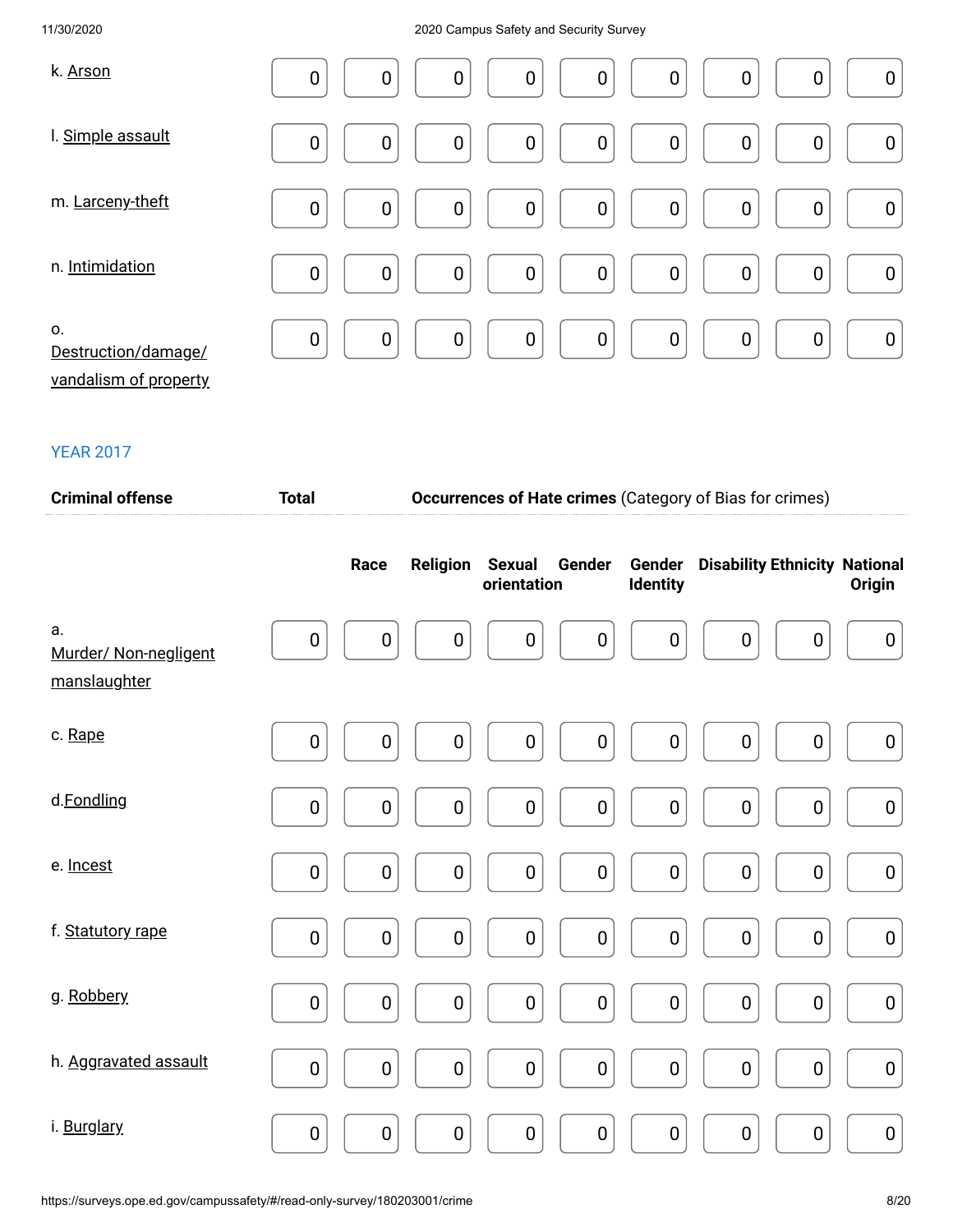| j. Motor vehicle theft                             | $\boldsymbol{0}$<br>$\boldsymbol{0}$<br>$\mathbf 0$<br>$\boldsymbol{0}$<br>0<br>$\boldsymbol{0}$<br>$\boldsymbol{0}$<br>$\boldsymbol{0}$<br>$\boldsymbol{0}$ |
|----------------------------------------------------|--------------------------------------------------------------------------------------------------------------------------------------------------------------|
| k. Arson                                           | $\boldsymbol{0}$<br>$\mathbf 0$<br>0<br>0<br>$\boldsymbol{0}$<br>$\boldsymbol{0}$<br>$\boldsymbol{0}$<br>$\boldsymbol{0}$<br>$\boldsymbol{0}$                |
| I. Simple assault                                  | $\mathbf 0$<br>$\boldsymbol{0}$<br>$\mathbf 0$<br>$\boldsymbol{0}$<br>$\boldsymbol{0}$<br>0<br>$\boldsymbol{0}$<br>$\boldsymbol{0}$<br>$\boldsymbol{0}$      |
| m. Larceny-theft                                   | $\pmb{0}$<br>$\boldsymbol{0}$<br>$\mathbf 0$<br>$\mathbf 0$<br>$\boldsymbol{0}$<br>$\pmb{0}$<br>$\mathbf 0$<br>$\boldsymbol{0}$<br>$\boldsymbol{0}$          |
| n. Intimidation                                    | $\pmb{0}$<br>$\boldsymbol{0}$<br>$\boldsymbol{0}$<br>$\mathbf 0$<br>0<br>$\mathbf 0$<br>$\boldsymbol{0}$<br>$\pmb{0}$<br>$\boldsymbol{0}$                    |
| 0.<br>Destruction/damage/<br>vandalism of property | $\pmb{0}$<br>$\mathbf 0$<br>$\mathbf 0$<br>$\mathbf 0$<br>$\boldsymbol{0}$<br>$\boldsymbol{0}$<br>$\boldsymbol{0}$<br>$\mathbf 0$<br>$\boldsymbol{0}$        |

### **Caveat:**

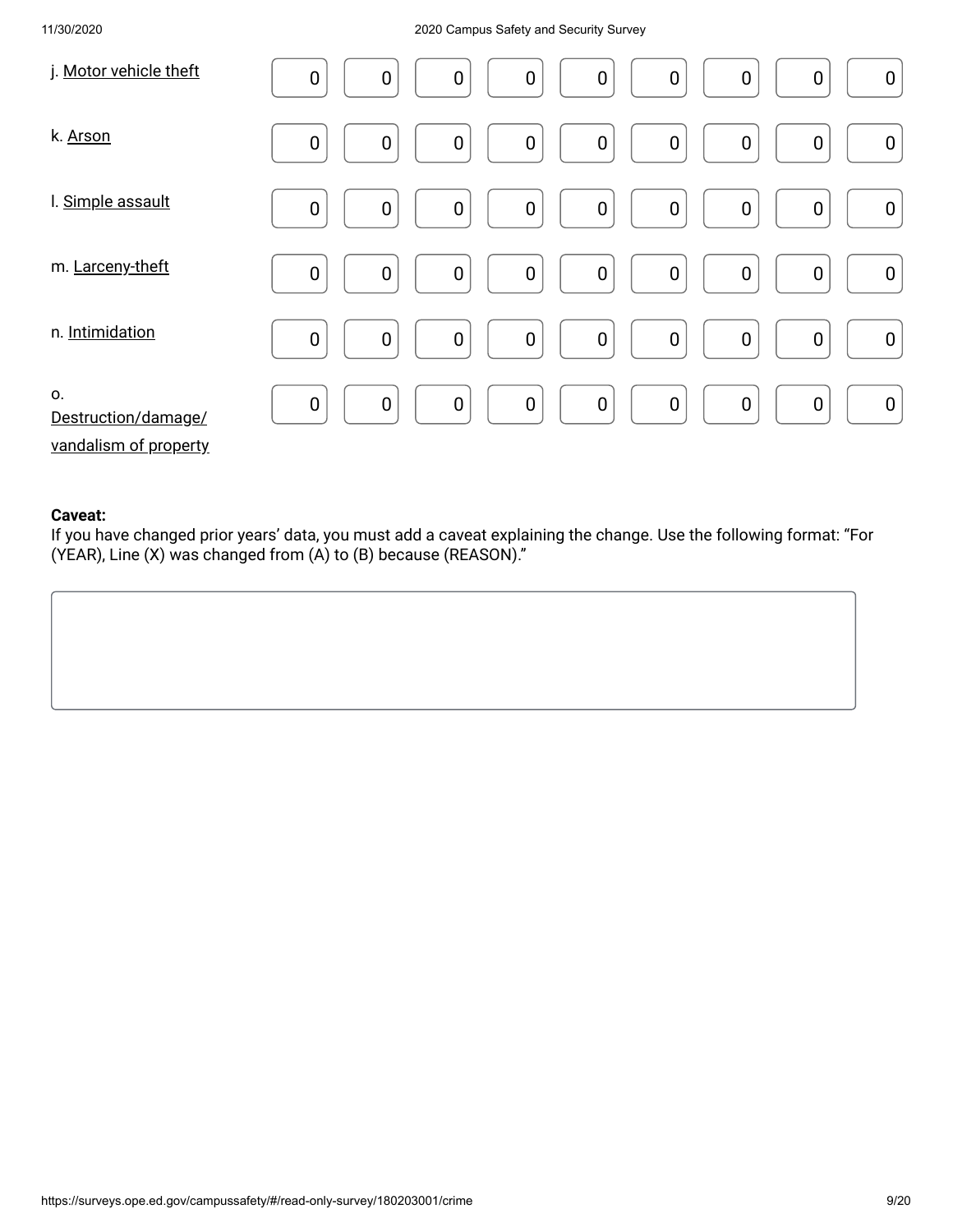### Hate Crimes - Public Property

For the criminal offenses listed below, first enter the total number of <u>Hate Crimes</u> that were reported to have occurred on <u>Public Property</u>. Then break down each total by category of bias (e.g., race, religion).

| <b>Criminal offense</b>                                                  | <b>Total</b> |                                      | <b>Occurrences of Hate crimes (Category of Bias for crimes)</b> |                           |                                      |                  |
|--------------------------------------------------------------------------|--------------|--------------------------------------|-----------------------------------------------------------------|---------------------------|--------------------------------------|------------------|
|                                                                          | Race         | <b>Religion</b>                      | <b>Sexual</b><br>Gender<br>orientation                          | Gender<br><b>Identity</b> | <b>Disability Ethnicity National</b> | <b>Origin</b>    |
| a.<br>Murder/ Non-negligent<br>manslaughter                              | $\pmb{0}$    | $\boldsymbol{0}$<br>$\boldsymbol{0}$ | $\boldsymbol{0}$<br>$\boldsymbol{0}$                            | $\boldsymbol{0}$          | $\mathbf 0$<br>$\pmb{0}$             | $\boldsymbol{0}$ |
| c. Rape                                                                  | $\pmb{0}$    | $\mathbf 0$<br>$\bf{0}$              | $\pmb{0}$<br>$\boldsymbol{0}$                                   | $\pmb{0}$                 | $\mathbf 0$<br>$\pmb{0}$             | $\pmb{0}$        |
| d. Fondling                                                              | 0            | $\pmb{0}$<br>$\boldsymbol{0}$        | $\boldsymbol{0}$<br>$\boldsymbol{0}$                            | $\pmb{0}$                 | $\mathbf 0$<br>$\pmb{0}$             | $\pmb{0}$        |
| e. Incest                                                                | 0            | $\pmb{0}$<br>$\mathbf 0$             | $\pmb{0}$<br>$\boldsymbol{0}$                                   | $\pmb{0}$                 | $\boldsymbol{0}$<br>$\pmb{0}$        | $\pmb{0}$        |
| f. Statutory rape                                                        | $\pmb{0}$    | $\pmb{0}$<br>$\boldsymbol{0}$        | $\boldsymbol{0}$<br>$\pmb{0}$                                   | $\pmb{0}$                 | $\mathbf 0$<br>$\pmb{0}$             | $\pmb{0}$        |
| g. Robbery                                                               | 0            | $\pmb{0}$<br>$\mathbf 0$             | $\pmb{0}$<br>$\boldsymbol{0}$                                   | $\pmb{0}$                 | $\boldsymbol{0}$<br>$\pmb{0}$        | $\pmb{0}$        |
| h. Aggravated assault                                                    | $\pmb{0}$    | $\pmb{0}$<br>$\pmb{0}$               | $\boldsymbol{0}$<br>$\pmb{0}$                                   | $\pmb{0}$                 | $\mathbf 0$<br>$\pmb{0}$             | $\pmb{0}$        |
| i. Burglary                                                              | 0            | $\pmb{0}$<br>$\mathbf 0$             | $\pmb{0}$<br>$\pmb{0}$                                          | $\pmb{0}$                 | $\boldsymbol{0}$<br>$\pmb{0}$        | $\pmb{0}$        |
| j. Motor vehicle theft<br>(Do not include theft from a<br>motor vehicle) | $\pmb{0}$    | $\pmb{0}$<br>$\pmb{0}$               | $\pmb{0}$<br>$\pmb{0}$                                          | $\pmb{0}$                 | $\pmb{0}$<br>$\pmb{0}$               | $\pmb{0}$        |
| k. Arson                                                                 | 0            | $\pmb{0}$<br>$\pmb{0}$               | $\pmb{0}$<br>$\mathbf 0$                                        | $\pmb{0}$                 | $\boldsymbol{0}$<br>$\pmb{0}$        | $\pmb{0}$        |
| I. Simple assault                                                        | $\pmb{0}$    | $\pmb{0}$<br>$\pmb{0}$               | $\pmb{0}$<br>$\pmb{0}$                                          | $\pmb{0}$                 | $\pmb{0}$<br>$\pmb{0}$               | $\pmb{0}$        |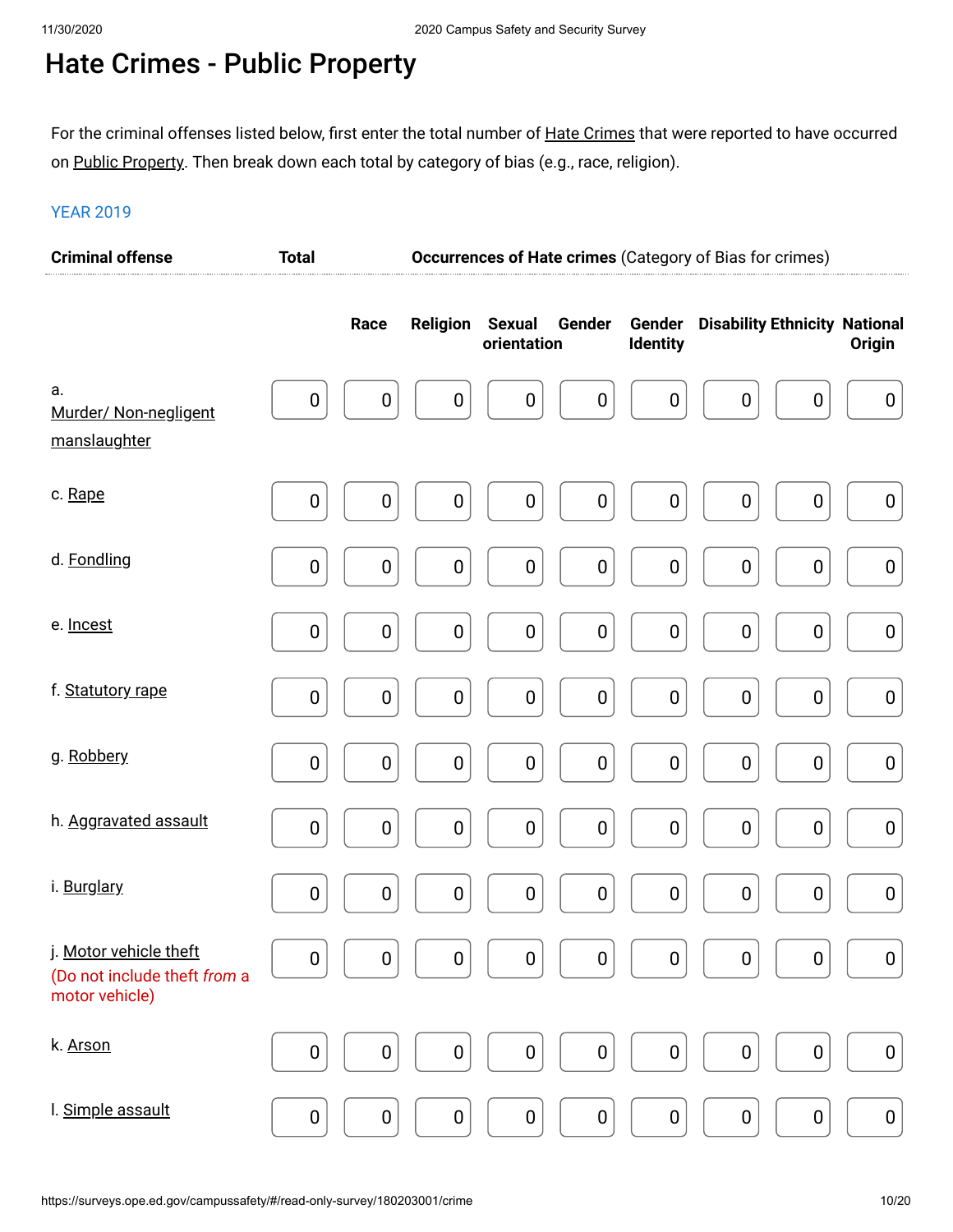| m. Larceny-theft                                   | 0<br>0<br>0<br>0<br>$\mathbf 0$<br>0<br>0                           |
|----------------------------------------------------|---------------------------------------------------------------------|
| n. Intimidation                                    | 0<br>$\overline{0}$<br>0<br>$\mathbf 0$<br>0<br>$\overline{0}$<br>0 |
| 0.<br>Destruction/damage/<br>vandalism of property | $\mathbf 0$<br>0<br>0<br>0<br>$\overline{0}$<br>0<br>0<br>0         |

| <b>Criminal offense</b>                                                  | <b>Total</b>     |             |                 |                                        |             | <b>Occurrences of Hate crimes</b> (Category of Bias for crimes) |               |
|--------------------------------------------------------------------------|------------------|-------------|-----------------|----------------------------------------|-------------|-----------------------------------------------------------------|---------------|
|                                                                          |                  | Race        | <b>Religion</b> | <b>Sexual</b><br>Gender<br>orientation | Identity    | <b>Gender</b> Disability Ethnicity National                     | <b>Origin</b> |
| a.<br>Murder/ Non-negligent<br>manslaughter                              | $\pmb{0}$        | $\pmb{0}$   | $\pmb{0}$       | $\pmb{0}$<br>$\pmb{0}$                 | $\pmb{0}$   | $\pmb{0}$<br>$\pmb{0}$                                          | $\pmb{0}$     |
| c. Rape                                                                  | $\pmb{0}$        | $\pmb{0}$   | $\pmb{0}$       | $\pmb{0}$<br>$\pmb{0}$                 | $\pmb{0}$   | $\pmb{0}$<br>$\pmb{0}$                                          | $\pmb{0}$     |
| d. Fondling                                                              | $\mathbf 0$      | $\mathbf 0$ | $\pmb{0}$       | $\mathbf 0$<br>$\pmb{0}$               | $\mathbf 0$ | $\pmb{0}$<br>$\pmb{0}$                                          | $\pmb{0}$     |
| e. Incest                                                                | $\pmb{0}$        | $\pmb{0}$   | $\pmb{0}$       | $\pmb{0}$<br>$\pmb{0}$                 | $\pmb{0}$   | $\pmb{0}$<br>$\pmb{0}$                                          | $\pmb{0}$     |
| f. Statutory rape                                                        | $\pmb{0}$        | $\pmb{0}$   | $\pmb{0}$       | $\pmb{0}$<br>$\pmb{0}$                 | $\pmb{0}$   | $\pmb{0}$<br>$\pmb{0}$                                          | $\pmb{0}$     |
| g. Robbery                                                               | $\pmb{0}$        | $\pmb{0}$   | $\pmb{0}$       | $\pmb{0}$<br>$\pmb{0}$                 | $\pmb{0}$   | $\pmb{0}$<br>$\pmb{0}$                                          | $\pmb{0}$     |
| h. Aggravated assault                                                    | $\pmb{0}$        | $\pmb{0}$   | $\pmb{0}$       | $\pmb{0}$<br>$\pmb{0}$                 | $\pmb{0}$   | $\pmb{0}$<br>$\pmb{0}$                                          | $\pmb{0}$     |
| i. Burglary                                                              | $\pmb{0}$        | $\pmb{0}$   | $\pmb{0}$       | $\pmb{0}$<br>$\pmb{0}$                 | $\pmb{0}$   | $\pmb{0}$<br>$\pmb{0}$                                          | $\pmb{0}$     |
| j. Motor vehicle theft<br>(Do not include theft from a<br>motor vehicle) | $\boldsymbol{0}$ | $\pmb{0}$   | $\pmb{0}$       | $\pmb{0}$<br>$\pmb{0}$                 | $\pmb{0}$   | $\pmb{0}$<br>$\pmb{0}$                                          | $\pmb{0}$     |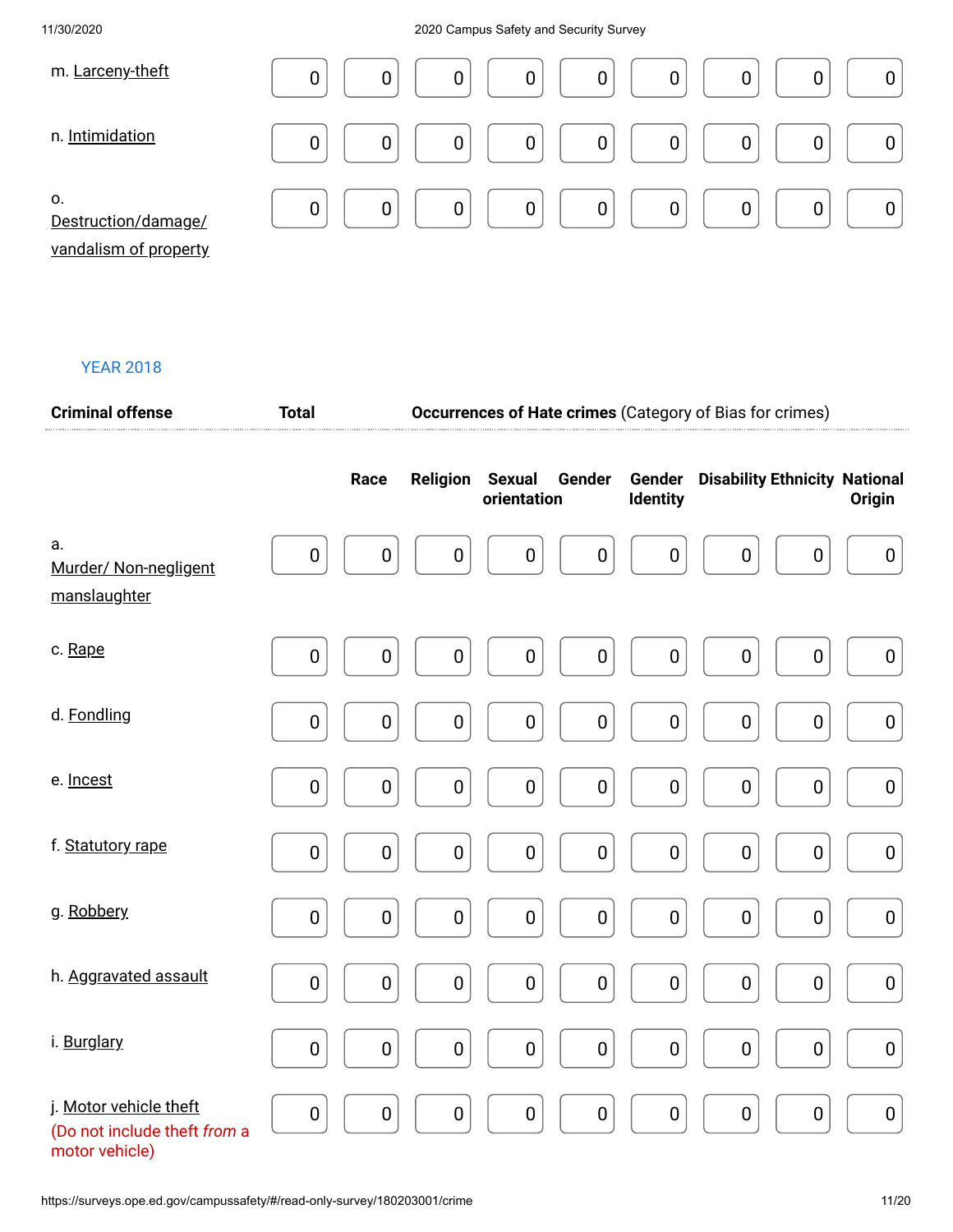| k. Arson                                           | $\mathbf 0$    | $\boldsymbol{0}$ | $\boldsymbol{0}$ | $\boldsymbol{0}$ | $\mathbf 0$      | $\boldsymbol{0}$ | $\boldsymbol{0}$ | $\boldsymbol{0}$ | $\boldsymbol{0}$ |
|----------------------------------------------------|----------------|------------------|------------------|------------------|------------------|------------------|------------------|------------------|------------------|
| I. Simple assault                                  | $\mathbf 0$    | $\boldsymbol{0}$ | $\boldsymbol{0}$ | $\mathbf 0$      | $\boldsymbol{0}$ | $\boldsymbol{0}$ | $\boldsymbol{0}$ | 0                | $\boldsymbol{0}$ |
| m. Larceny-theft                                   | $\mathbf 0$    | $\boldsymbol{0}$ | $\boldsymbol{0}$ | $\boldsymbol{0}$ | $\boldsymbol{0}$ | $\pmb{0}$        | $\boldsymbol{0}$ | $\boldsymbol{0}$ | $\boldsymbol{0}$ |
| n. Intimidation                                    | $\overline{0}$ | $\mathbf 0$      | $\boldsymbol{0}$ | $\mathbf 0$      | $\mathbf 0$      | $\boldsymbol{0}$ | $\mathbf 0$      | $\mathbf 0$      | $\pmb{0}$        |
| 0.<br>Destruction/damage/<br>vandalism of property | $\mathbf 0$    | $\mathbf 0$      | $\boldsymbol{0}$ | $\boldsymbol{0}$ | $\mathbf 0$      | $\mathbf 0$      | $\pmb{0}$        | $\mathbf 0$      | $\pmb{0}$        |

| <b>Criminal offense</b>                     | <b>Total</b>     |                  | Occurrences of Hate crimes (Category of Bias for crimes) |                              |                  |                  |                                             |                  |                  |
|---------------------------------------------|------------------|------------------|----------------------------------------------------------|------------------------------|------------------|------------------|---------------------------------------------|------------------|------------------|
|                                             |                  | Race             | <b>Religion</b>                                          | <b>Sexual</b><br>orientation | Gender           | Identity         | <b>Gender</b> Disability Ethnicity National |                  | Origin           |
| a.<br>Murder/ Non-negligent<br>manslaughter | $\boldsymbol{0}$ | 0                | $\boldsymbol{0}$                                         | $\boldsymbol{0}$             | $\boldsymbol{0}$ | 0                | 0                                           | 0                | $\boldsymbol{0}$ |
| c. Rape                                     | $\pmb{0}$        | $\bf{0}$         | $\pmb{0}$                                                | $\pmb{0}$                    | $\pmb{0}$        | $\boldsymbol{0}$ | $\boldsymbol{0}$                            | $\pmb{0}$        | $\boldsymbol{0}$ |
| d. Fondling                                 | $\pmb{0}$        | $\mathbf 0$      | $\boldsymbol{0}$                                         | $\pmb{0}$                    | $\pmb{0}$        | $\pmb{0}$        | $\pmb{0}$                                   | $\pmb{0}$        | $\pmb{0}$        |
| e. Incest                                   | $\pmb{0}$        | $\mathbf 0$      | $\pmb{0}$                                                | $\pmb{0}$                    | $\pmb{0}$        | $\pmb{0}$        | $\pmb{0}$                                   | 0                | $\pmb{0}$        |
| f. Statutory rape                           | $\pmb{0}$        | $\mathbf 0$      | $\pmb{0}$                                                | $\mathbf 0$                  | $\pmb{0}$        | $\boldsymbol{0}$ | $\pmb{0}$                                   | $\mathbf 0$      | $\pmb{0}$        |
| g. Robbery                                  | $\pmb{0}$        | $\boldsymbol{0}$ | $\pmb{0}$                                                | $\pmb{0}$                    | $\pmb{0}$        | $\boldsymbol{0}$ | $\pmb{0}$                                   | $\boldsymbol{0}$ | $\boldsymbol{0}$ |
| h. Aggravated assault                       | $\pmb{0}$        | $\mathbf 0$      | $\pmb{0}$                                                | $\pmb{0}$                    | $\pmb{0}$        | $\pmb{0}$        | $\pmb{0}$                                   | $\pmb{0}$        | $\pmb{0}$        |
| i. Burglary                                 | $\pmb{0}$        | $\pmb{0}$        | $\pmb{0}$                                                | $\pmb{0}$                    | $\pmb{0}$        | $\pmb{0}$        | $\pmb{0}$                                   | $\pmb{0}$        | $\pmb{0}$        |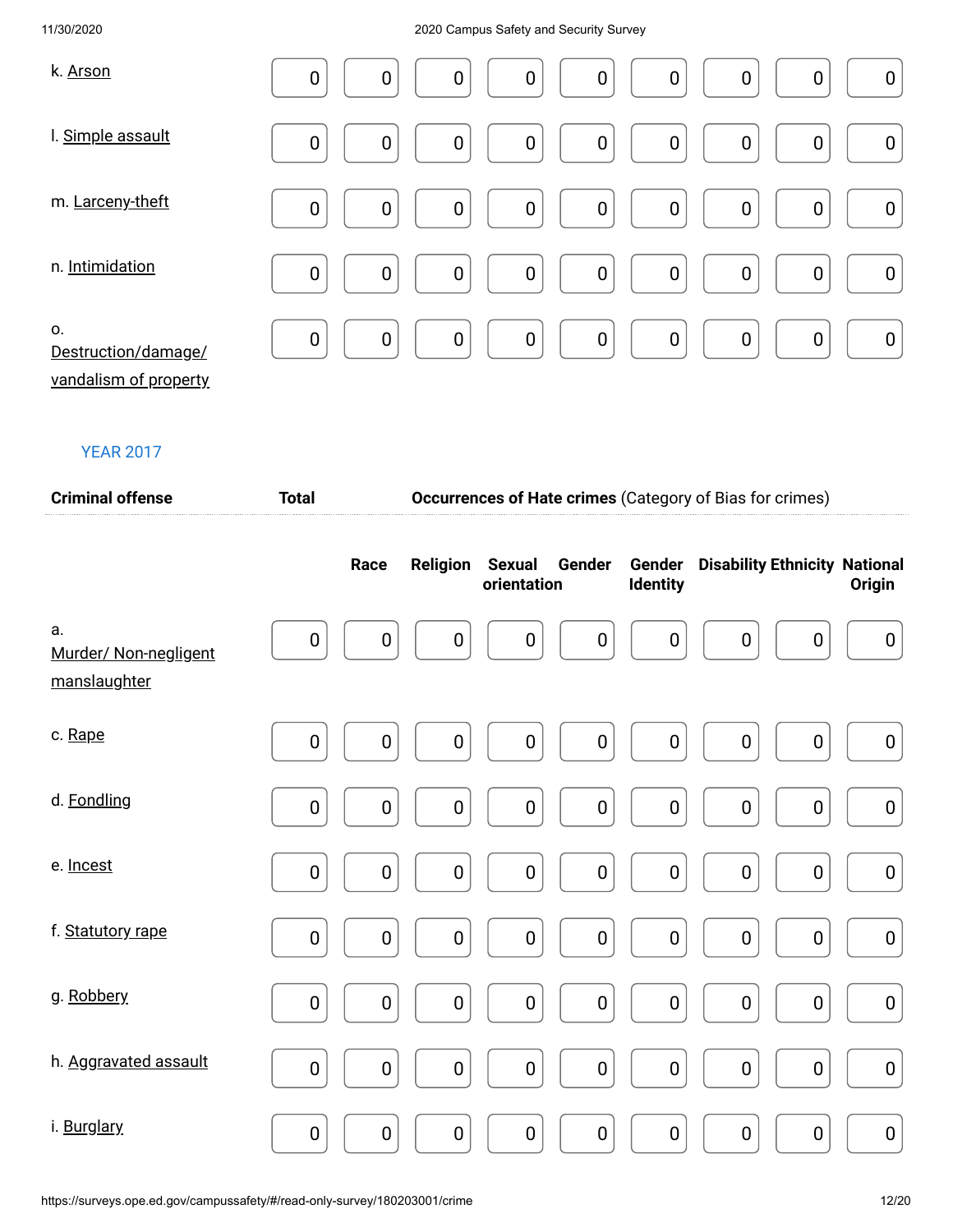| j. Motor vehicle theft                             | $\boldsymbol{0}$<br>$\boldsymbol{0}$<br>$\mathbf 0$<br>$\boldsymbol{0}$<br>0<br>$\boldsymbol{0}$<br>$\boldsymbol{0}$<br>$\boldsymbol{0}$<br>$\boldsymbol{0}$ |
|----------------------------------------------------|--------------------------------------------------------------------------------------------------------------------------------------------------------------|
| k. Arson                                           | $\boldsymbol{0}$<br>$\mathbf 0$<br>0<br>0<br>$\boldsymbol{0}$<br>$\boldsymbol{0}$<br>$\boldsymbol{0}$<br>$\boldsymbol{0}$<br>$\boldsymbol{0}$                |
| I. Simple assault                                  | $\mathbf 0$<br>$\boldsymbol{0}$<br>$\mathbf 0$<br>$\boldsymbol{0}$<br>$\boldsymbol{0}$<br>0<br>$\boldsymbol{0}$<br>$\boldsymbol{0}$<br>$\boldsymbol{0}$      |
| m. Larceny-theft                                   | $\pmb{0}$<br>$\boldsymbol{0}$<br>$\mathbf 0$<br>$\mathbf 0$<br>$\boldsymbol{0}$<br>$\pmb{0}$<br>$\mathbf 0$<br>$\boldsymbol{0}$<br>$\boldsymbol{0}$          |
| n. Intimidation                                    | $\pmb{0}$<br>$\boldsymbol{0}$<br>$\boldsymbol{0}$<br>$\overline{0}$<br>0<br>$\mathbf 0$<br>$\boldsymbol{0}$<br>$\pmb{0}$<br>$\boldsymbol{0}$                 |
| 0.<br>Destruction/damage/<br>vandalism of property | $\pmb{0}$<br>$\mathbf 0$<br>$\mathbf 0$<br>$\mathbf 0$<br>$\boldsymbol{0}$<br>$\boldsymbol{0}$<br>$\boldsymbol{0}$<br>$\mathbf 0$<br>$\boldsymbol{0}$        |

### **Caveat:**

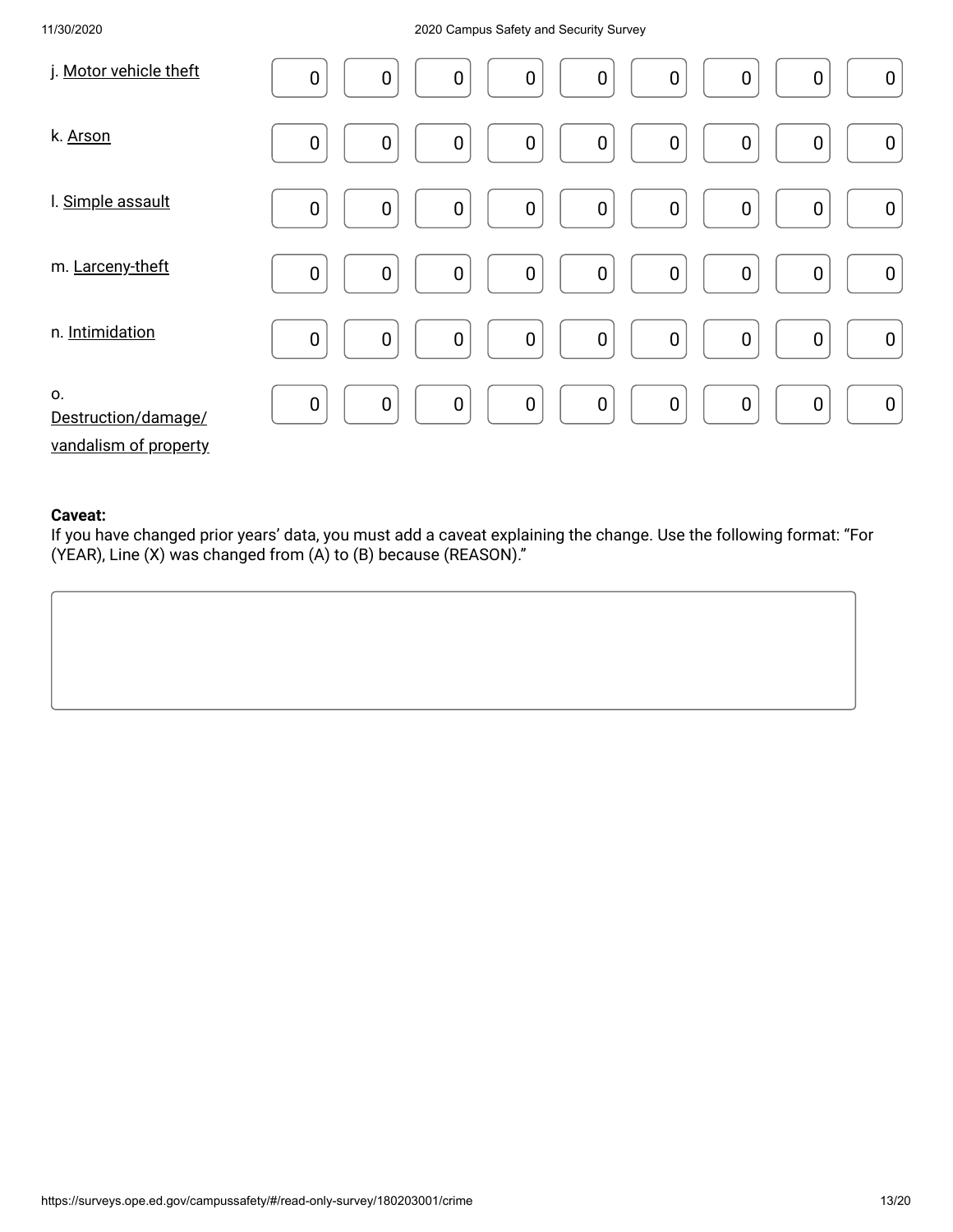# VAWA Offenses - On Campus

For each of the following crimes, enter the number reported to have occurred On Campus.

| Crime                | Total occurences On Campus |      |      |  |  |
|----------------------|----------------------------|------|------|--|--|
|                      | 2017                       | 2018 | 2019 |  |  |
| a. Domestic violence |                            |      |      |  |  |
| b. Dating violence   |                            |      |      |  |  |
| c. Stalking          |                            |      |      |  |  |

### **Caveat:**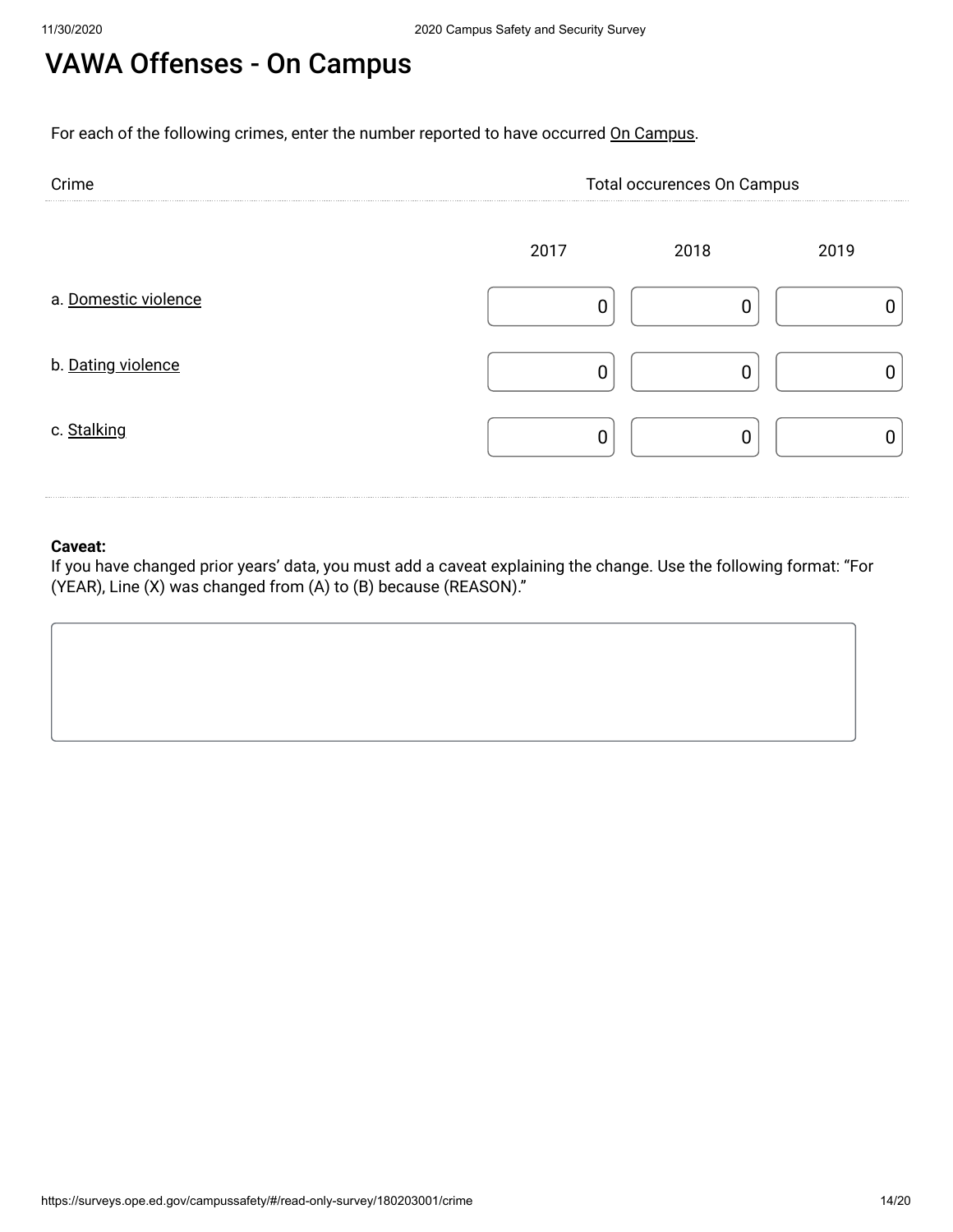# VAWA Offenses - Public Property

For each of the following crimes, enter the number reported to have occurred on Public Property.

| Crime                | <b>Total occurences on Public Property</b> |      |      |  |  |
|----------------------|--------------------------------------------|------|------|--|--|
|                      | 2017                                       | 2018 | 2019 |  |  |
| a. Domestic violence |                                            |      |      |  |  |
| b. Dating violence   |                                            |      |      |  |  |
| c. Stalking          |                                            |      |      |  |  |

### **Caveat:**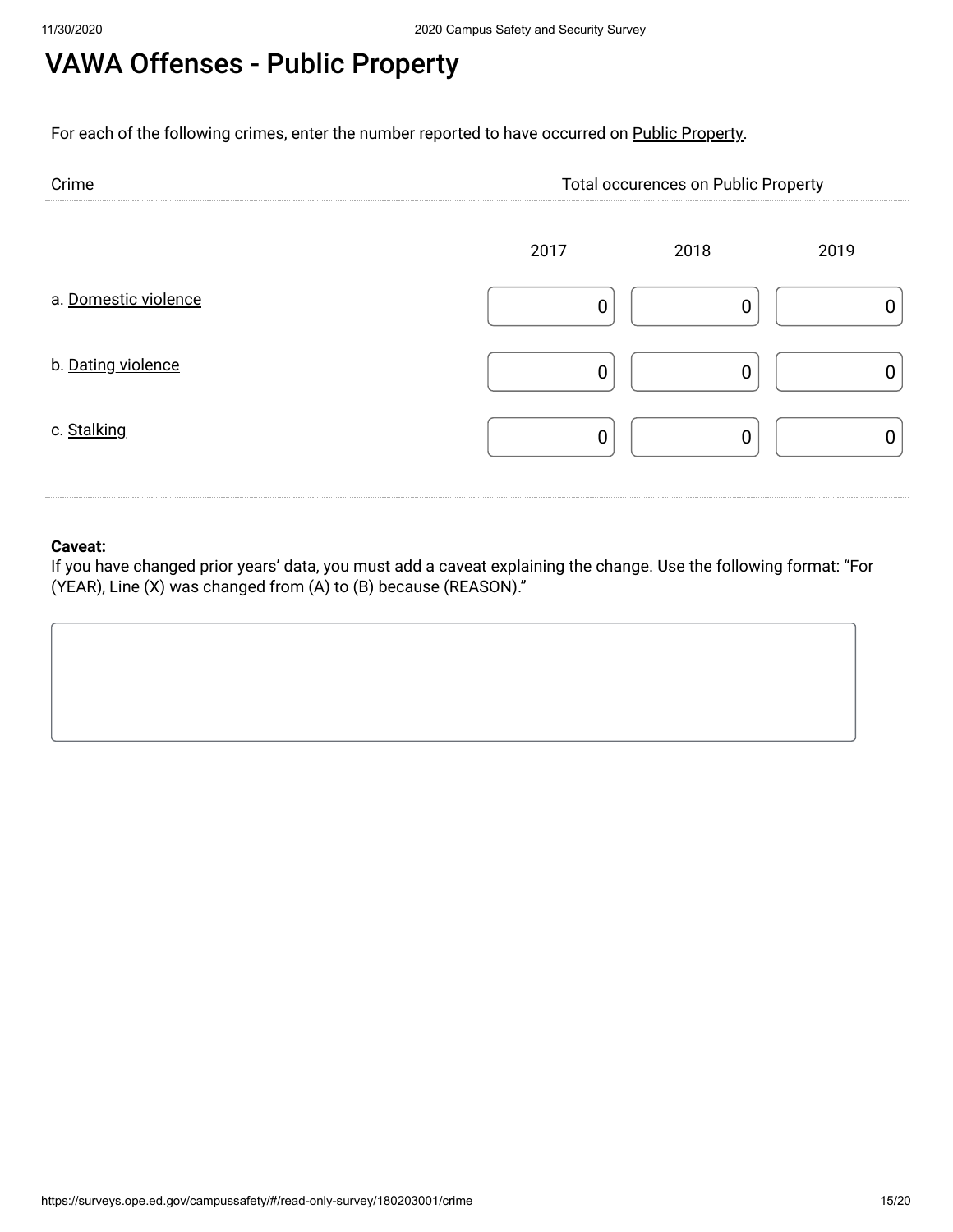# Arrests - On campus

Enter the number of Arrests for each of the following crimes that occurred On Campus.

| Crime                                  | <b>Number of Arrests</b> |      |      |  |  |
|----------------------------------------|--------------------------|------|------|--|--|
|                                        | 2017                     | 2018 | 2019 |  |  |
| a. Weapons: carrying, possessing, etc. |                          |      |      |  |  |
| b. Drug abuse violations               |                          |      |      |  |  |
| c. Liquor law violations               |                          |      |      |  |  |

**Please Note:** Do NOT include drunkenness or driving under the influence in liquor law violations.

### **Caveat:**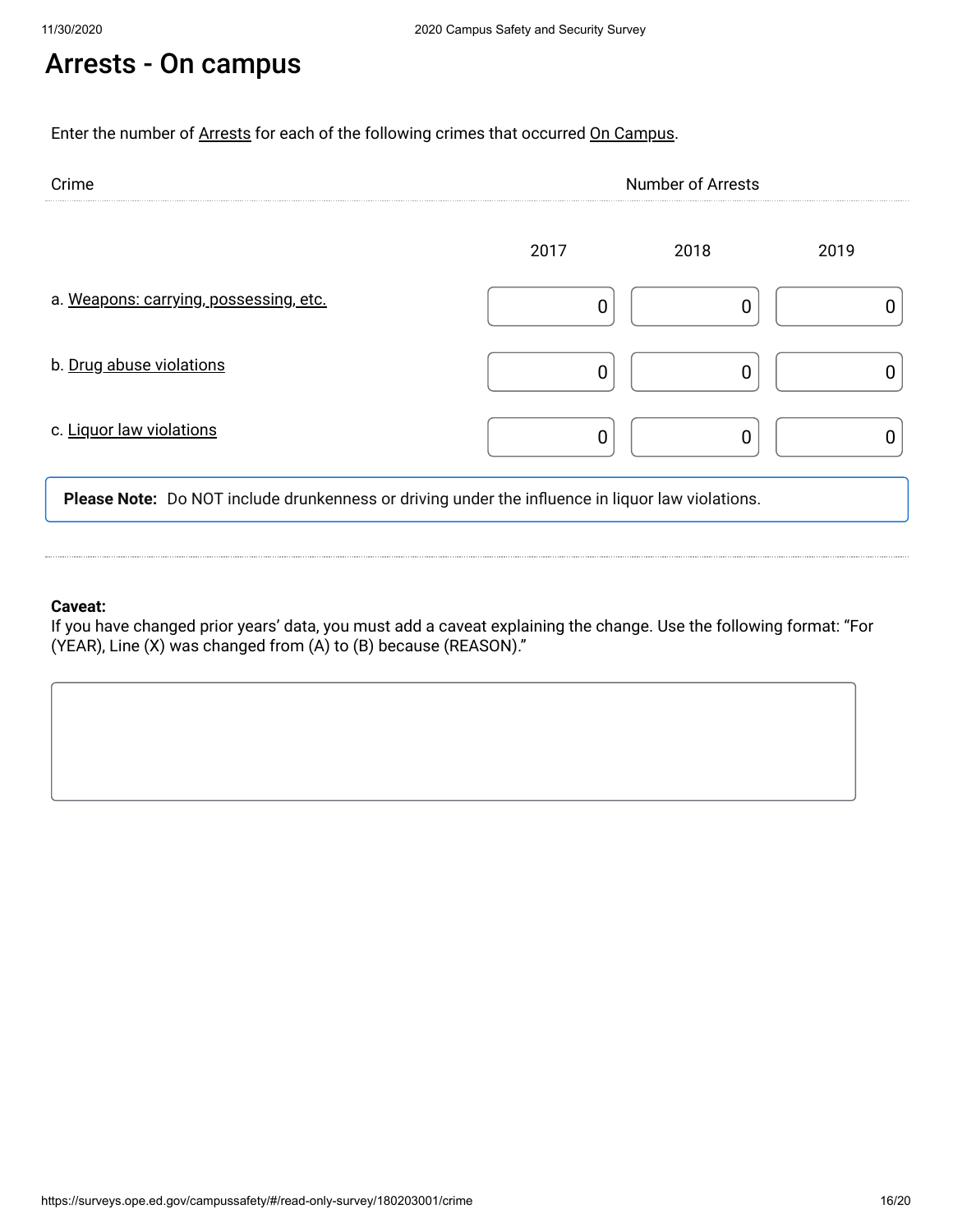# Arrests - Public Property

Enter the number of Arrests for each of the following crimes that occurred on Public Property.

| Crime                                  | <b>Number of Arrests</b> |      |      |  |  |
|----------------------------------------|--------------------------|------|------|--|--|
|                                        | 2017                     | 2018 | 2019 |  |  |
| a. Weapons: carrying, possessing, etc. |                          |      |      |  |  |
| b. Drug abuse violations               |                          |      |      |  |  |
| c. Liquor law violations               |                          |      |      |  |  |

**Please Note:** Do NOT include drunkenness or driving under the influence in liquor law violations.

#### **Caveat:**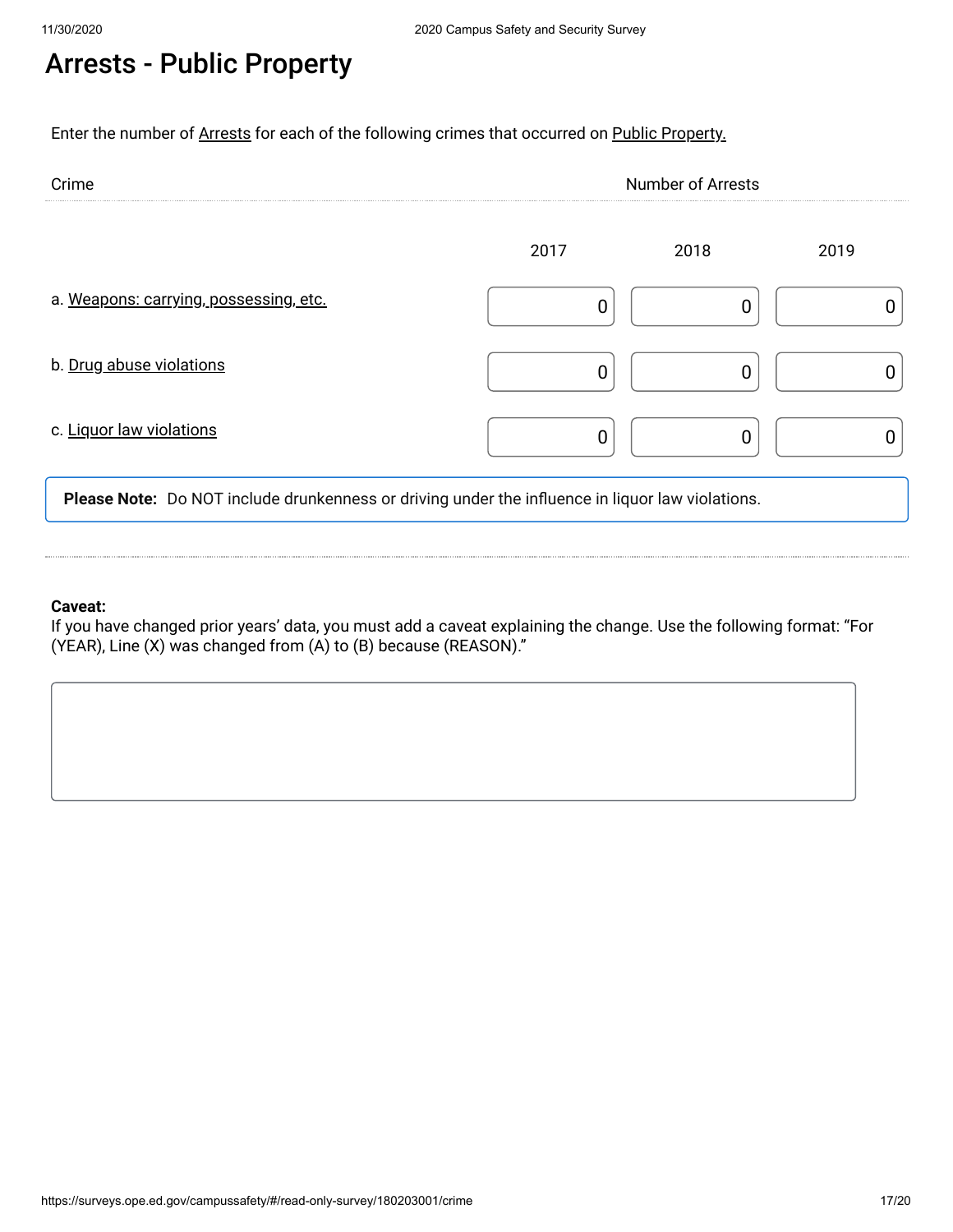# Disciplinary Actions - On Campus

Enter the number of persons <u>referred for disciplinary action</u> for crimes that occurred <u>On Campus</u> for each of the following categories.

Do not include disciplinary actions that were strictly for school policy violations.

If the disciplinary action is the result of an arrest, please do not count it here; count the violation as 1 arrest.

| Crime<br>Number of persons referred for<br><b>Disciplinary Action</b> |      |      |      |  |
|-----------------------------------------------------------------------|------|------|------|--|
|                                                                       | 2017 | 2018 | 2019 |  |
| a. Weapons: carrying, possessing, etc.                                |      |      |      |  |
| b. Drug abuse violations                                              |      |      |      |  |
| c. Liquor law violations                                              |      |      |      |  |

**Please Note:** Do NOT include drunkenness or driving under the influence in liquor law violations.

#### **Caveat:**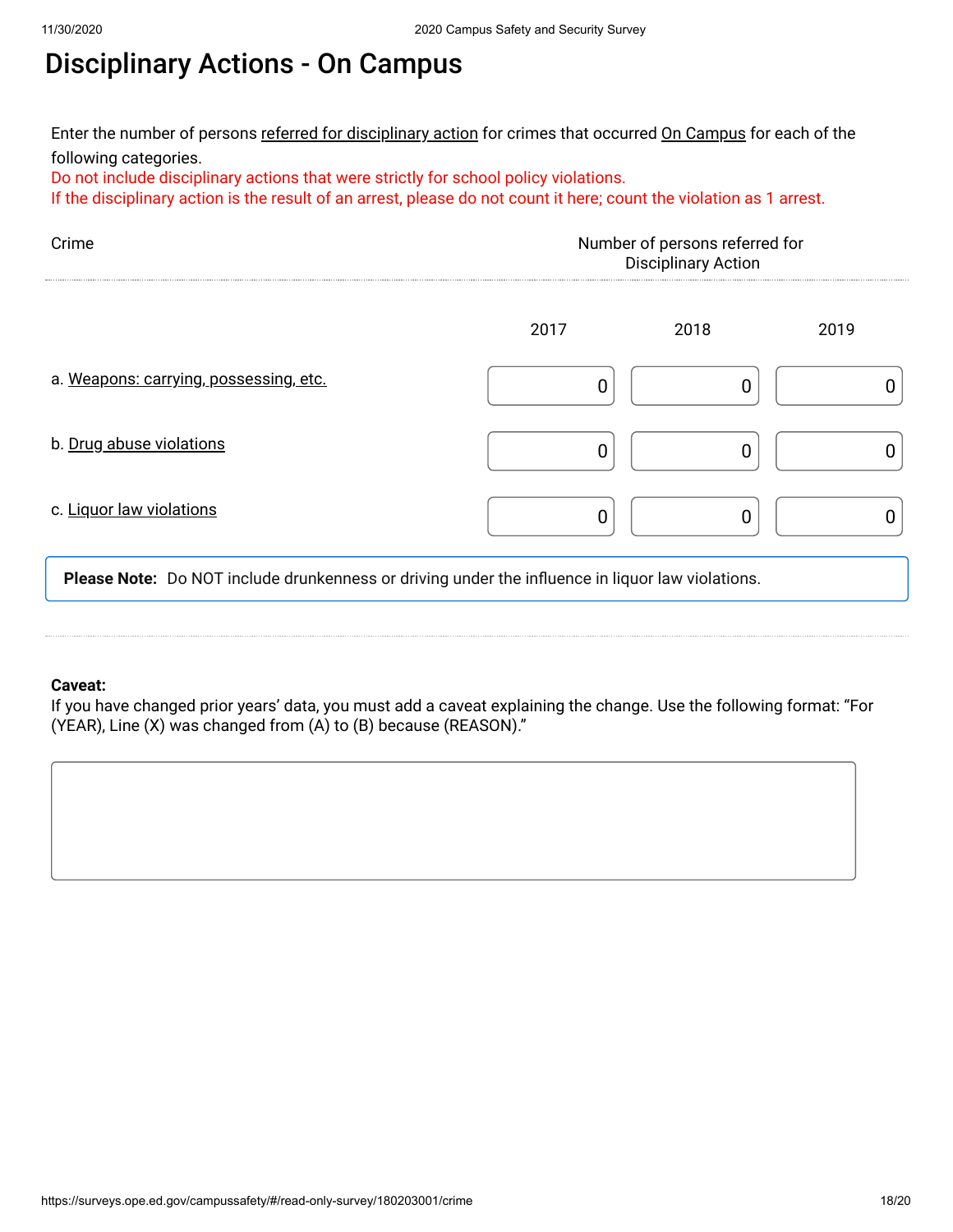# Disciplinary Actions - Public Property

Enter the number of persons <u>referred for disciplinary action</u> for crimes that occurred on <u>Public Property</u> for each of the following categories.

Do not include disciplinary actions that were strictly for school policy violations.

If the disciplinary action is the result of an arrest, please do not count it here; count the violation as 1 arrest.

| Crime                                  | Number of persons referred for<br><b>Disciplinary Action</b> |      |      |  |  |
|----------------------------------------|--------------------------------------------------------------|------|------|--|--|
|                                        | 2017                                                         | 2018 | 2019 |  |  |
| a. Weapons: carrying, possessing, etc. |                                                              |      |      |  |  |
| b. Drug abuse violations               |                                                              |      |      |  |  |
| c. Liquor law violations               |                                                              |      |      |  |  |

**Please Note:** Do NOT include drunkenness or driving under the influence in liquor law violations.

#### **Caveat:**